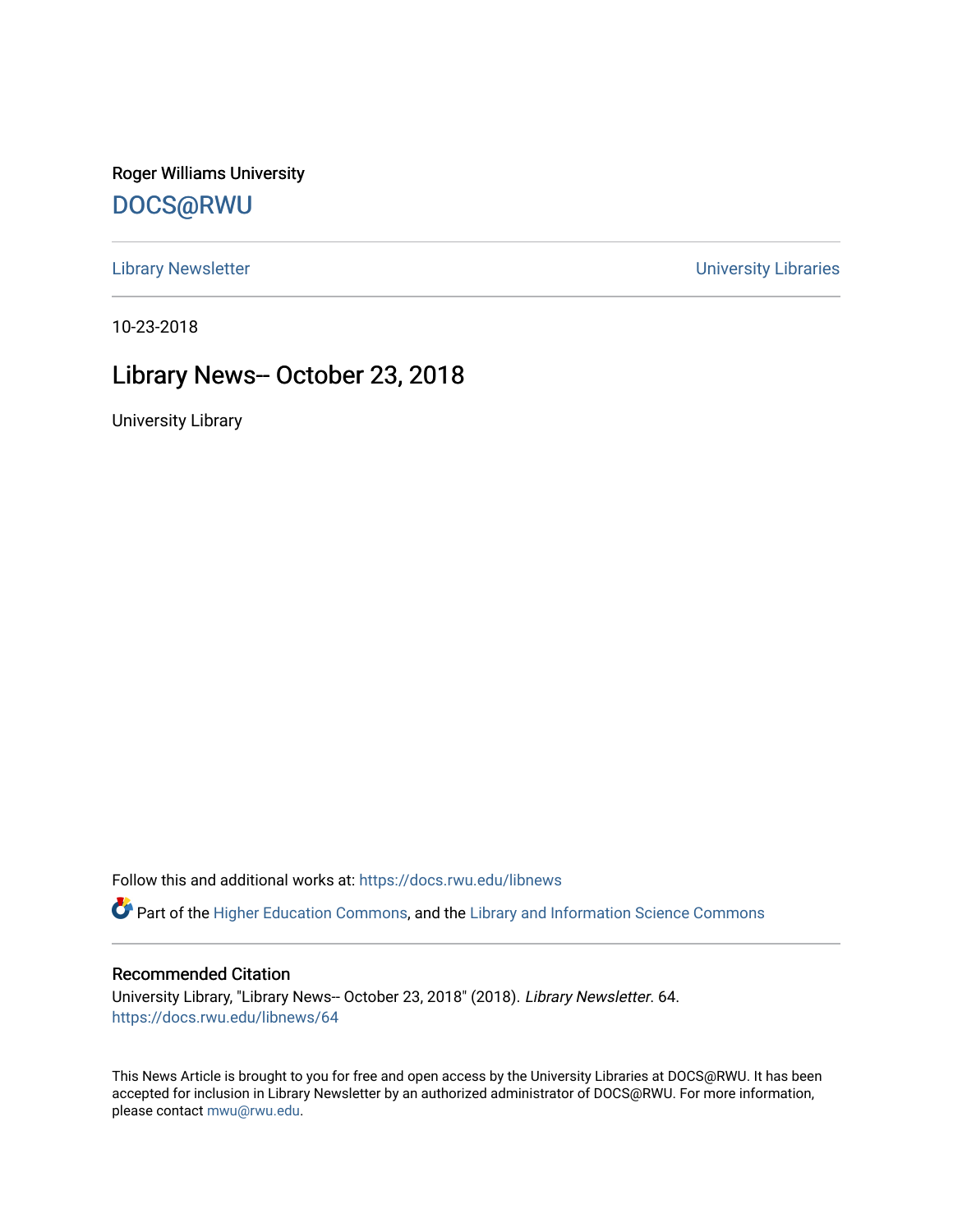**1** [Library](https://www.rwu.edu/library/news) News

### [LIBRARY](https://www.rwu.edu/library/news) NEWS

# In Case You Missed It: Amy Wallen



### October 23, 2018

The Mary Tefft White Cultural Center Lecture Series in conjunction with the Rogers Free Library and the Jane Bodell Endowment presented memoirist Amy Wallen on Wednesday, October 17, 2018, at the Rogers Free Library in Bristol, Rhode Island.

Ms. Wallen and moderator Susan Tacent discussed Amy's latest book, When We Were Ghouls: A memoir of ghost stories. It is part of the American Lives series, curated and edited by Tobias Wolff.

In the book, Wallen tells a story of growing up all around the world, beginning at age seven when her family moved to Lagos, Nigeria. They then moved to Peru and Bolivia, all at times of upheaval. Plumbing the slipperiness of memory and confronting what it means to be a "good" human, When We Were Ghouls links the fear of loss and mortality to childhood ideas of permanence.

### [RWU Talking In The Library Amy Wallen](https://www.youtube.com/watch?v=kX695nCuvZw)